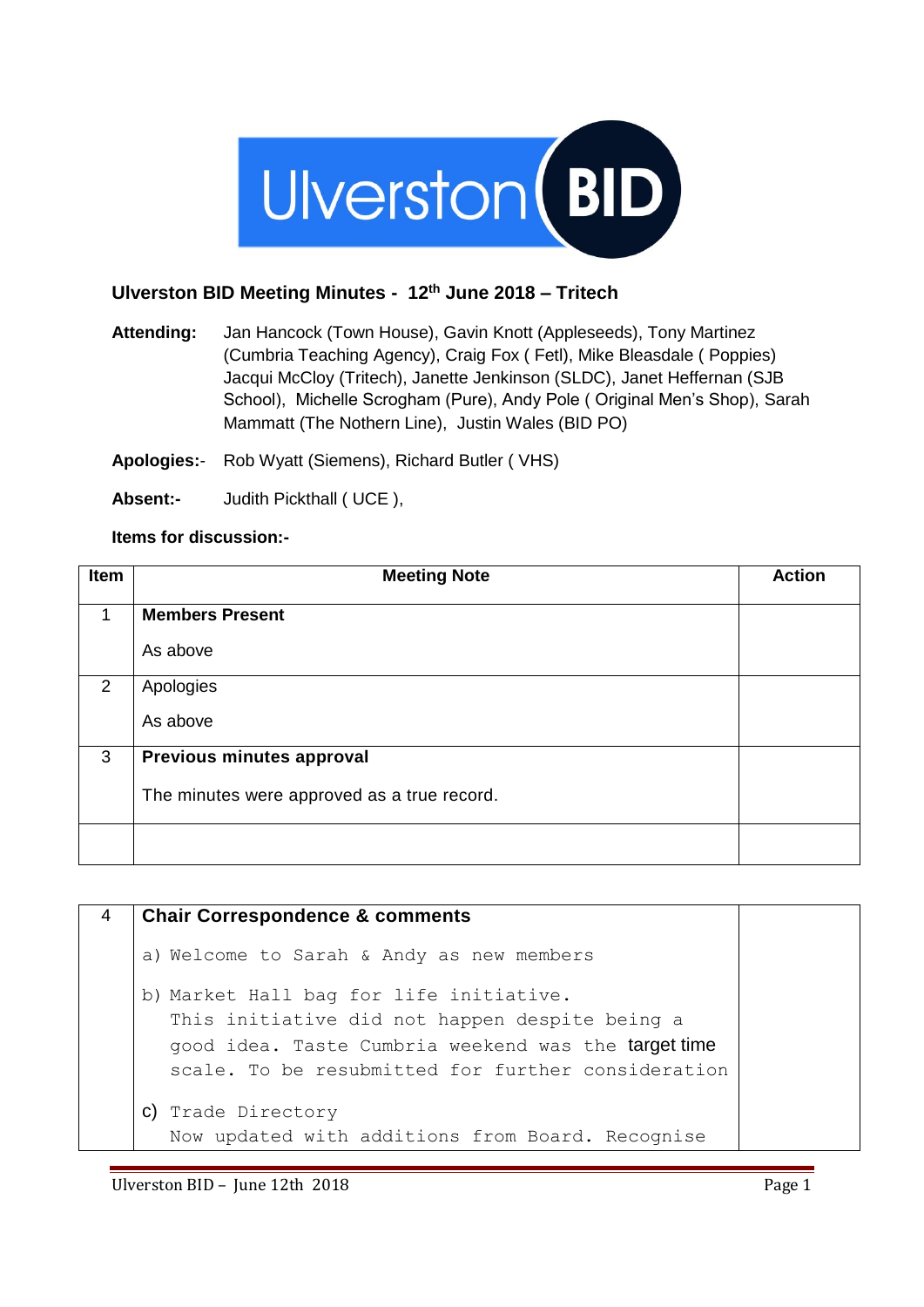| Jan Hancock |
|-------------|
|             |
|             |
|             |
|             |
|             |
|             |
|             |
|             |
|             |
|             |
| Justin      |
|             |
|             |
|             |
|             |
|             |
| Jan Hancock |
|             |
|             |
|             |
|             |
|             |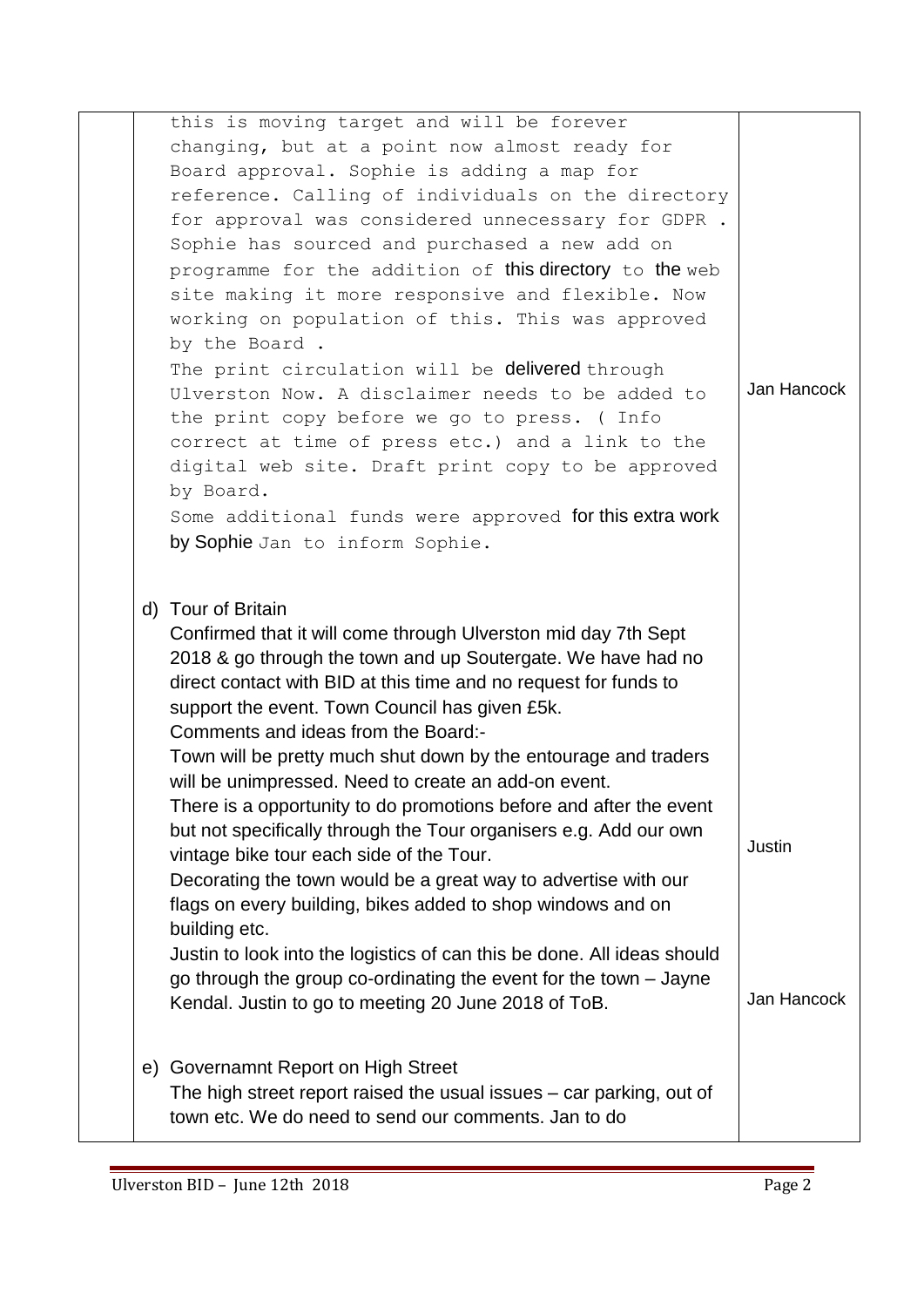| f) County Council Board Representation Request<br>A lively discussion on the pros and cons of this proposal.<br>As background:-<br>Local Area Committee had made an original request for the CCC<br>rep on our Board which Jan H had generally accepted. The Board<br>disagreed with this as the BID already had a perception of being a<br>replacement for Council. This response was then communicated to<br>CCC. Recent correspondence from CCC has asked us to think<br>again.<br>Judith P & Jannette were accepted on our Board (non-voting) at set<br>up to represent the Town Council and advise where necessary.                                                                                                                                                                                                                                                                                                                                                                                                                            |             |
|-----------------------------------------------------------------------------------------------------------------------------------------------------------------------------------------------------------------------------------------------------------------------------------------------------------------------------------------------------------------------------------------------------------------------------------------------------------------------------------------------------------------------------------------------------------------------------------------------------------------------------------------------------------------------------------------------------------------------------------------------------------------------------------------------------------------------------------------------------------------------------------------------------------------------------------------------------------------------------------------------------------------------------------------------------|-------------|
| Comments from the meeting:-<br>What would CCC bring to the table?<br>The TC have agreed a partnership with CCC for a number of<br>issues for the town eg paving, bollards. It may be it would help if<br>BID could influence their commitments as at present CCC are<br>dragging their feet. The BID may influence the TC through the<br>Board reps but would this really extend to CCC. We do<br>recognise the need to keep good relationships and to work in<br>partnership.<br>It was queried what CCC could do to help the businesses in<br>town who may judge this to be an attempt to access business<br>funds. An ability to pick our own planned actions was clearly<br>what the BID is about.<br>People's perception of BID being an arm of local government still<br>high. Whilst the proposed candidate Mark Wilson is seen as<br>great supporter of the town it is his job to make CCC aware of<br>issues and this conduit is always open to all.<br>Discussion with the similar request on Kendal would be advised<br>before we agree. |             |
| We agreed that CCC is open to view the minutes on our web site<br>and raise any issues. We have offered that our representative,<br>Justin, could sit on their Board. We would expect CCC & BID to<br>keep all doors open for discussion and that we would request<br>that this decision for no rep on the BID Board would not<br>prejudice any future co-operation and decisions. Jan to write<br>accordingly.                                                                                                                                                                                                                                                                                                                                                                                                                                                                                                                                                                                                                                     | Jan Hancock |

٦

٦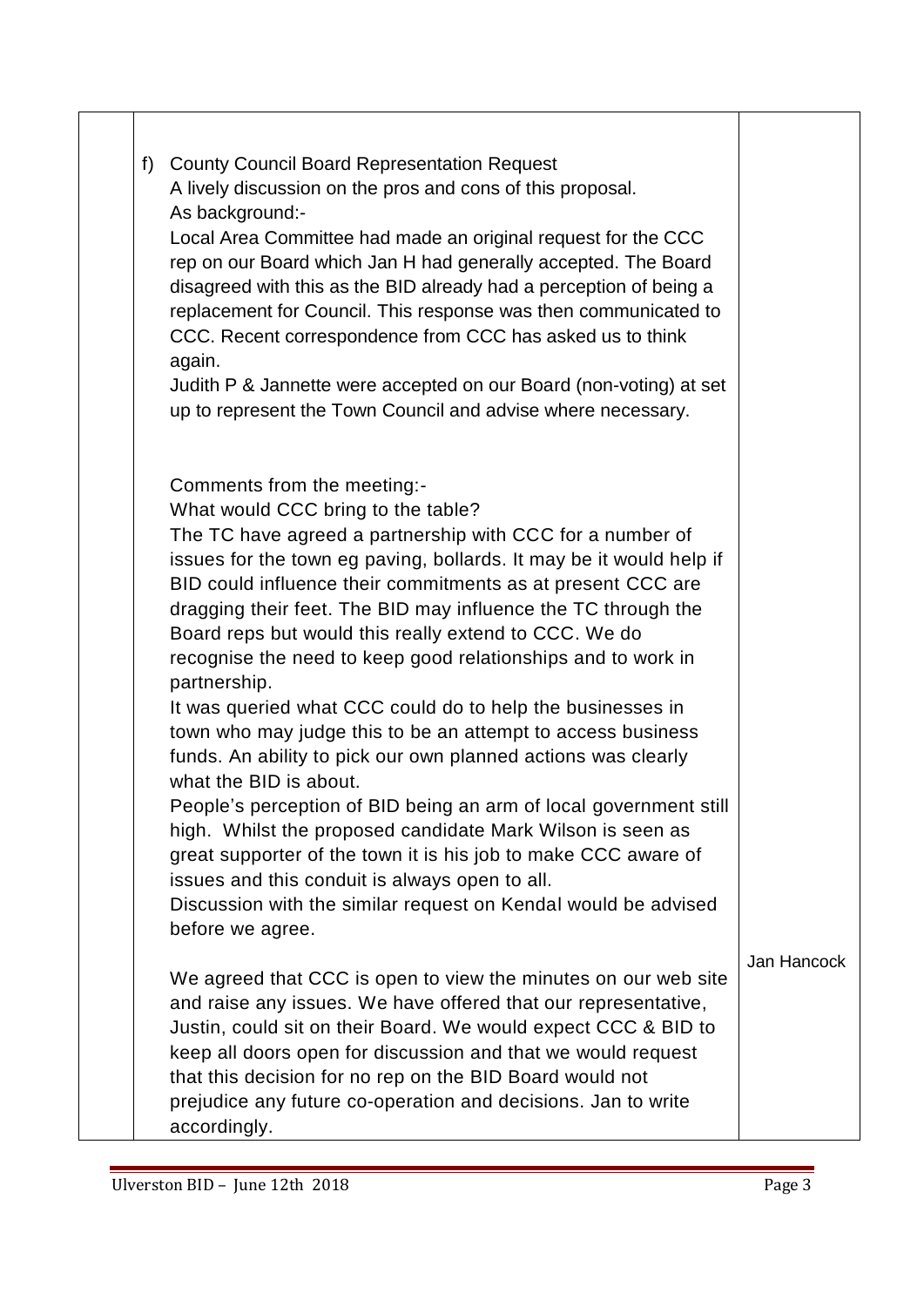| 5 | Finance<br>The year-end statutory accounts were now complete and<br>permission for signature and authorisation given in the meeting for<br>Jacqui on behalf of the Board. Big thanks for Jacqui's efforts.<br>The highlights are :-<br>For the six month to March 18 we are expecting £63k income and<br>with outgoing forecast of only £21k we are adding to last years<br>surplus. Additional projects are still required.<br>Our Forecast for year 4 to March 19 is more balanced.<br>We have had the recent in principle agreement to Ford Park for                                                                                                                                                                                                                                                                                                                                                                                                                                    |                                           |
|---|--------------------------------------------------------------------------------------------------------------------------------------------------------------------------------------------------------------------------------------------------------------------------------------------------------------------------------------------------------------------------------------------------------------------------------------------------------------------------------------------------------------------------------------------------------------------------------------------------------------------------------------------------------------------------------------------------------------------------------------------------------------------------------------------------------------------------------------------------------------------------------------------------------------------------------------------------------------------------------------------|-------------------------------------------|
|   | funding of their schemes announced ahead of time $\sim$ Particularly as<br>further clarification and details were requested. Ford Park to be told.                                                                                                                                                                                                                                                                                                                                                                                                                                                                                                                                                                                                                                                                                                                                                                                                                                         | Jan Hancock                               |
| 6 | Justin's Report<br>a) GDPR<br>All in order<br>b) Loyal Free<br>The launch is published in media and on CN news feed.<br>We have a stall on Fine Fest to publish the launch & get the<br>public to sign up.<br>The take up by business has started but by no means at a<br>suitable level to give it a lift. Justin to do another trip around<br>stores & businesses to whip up support.<br>The article for Loyal Free has been included in the Ulverston<br>Now & West Gaz as free copy. We have declined the 12 month<br>advertising campaign @£400/m from Ulverston Now.<br>Board members volunteered to promote with retailers with<br>additional leaflet drops to get more on the site.<br>The possible inclusion of the directory within the Loyal Free App<br>to help promotions to be reviewed & negotiated with the LF.<br>We have a Public liability Insurance now in place for BID to<br>cover the opportunity for more on street presentations and<br>market stall involvement. | Michelle,<br>Mike, Sarah<br><b>Justin</b> |
|   | Bluepole & BID Web site<br>$\mathsf{C}$                                                                                                                                                                                                                                                                                                                                                                                                                                                                                                                                                                                                                                                                                                                                                                                                                                                                                                                                                    |                                           |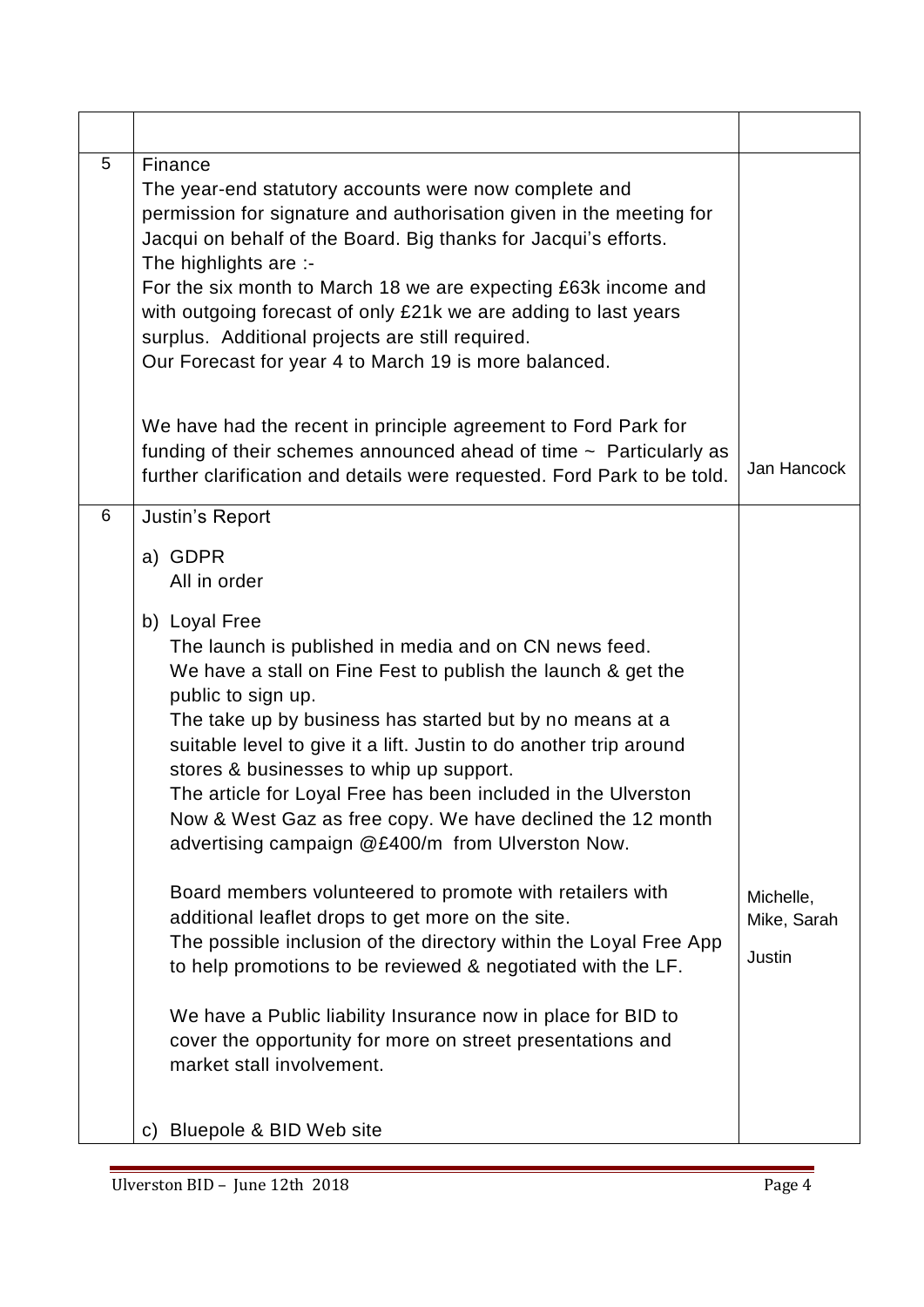|                | The current site is too limiting in operation & will be terminated<br>with Bluepole. Justin to source new site @ max budget of £1000.<br>d) Choose Web Site                                                                                                                                                                                                                                                                                                                                                                                                                                                                                                                                                                                                                                                                                                                                                                                                                                                                                                                                                                      | <b>Justin</b>                        |
|----------------|----------------------------------------------------------------------------------------------------------------------------------------------------------------------------------------------------------------------------------------------------------------------------------------------------------------------------------------------------------------------------------------------------------------------------------------------------------------------------------------------------------------------------------------------------------------------------------------------------------------------------------------------------------------------------------------------------------------------------------------------------------------------------------------------------------------------------------------------------------------------------------------------------------------------------------------------------------------------------------------------------------------------------------------------------------------------------------------------------------------------------------|--------------------------------------|
|                | Some additional functionality and operating options identified by<br>Justin will be explored with Sophie. The way we are controlling<br>input may change with more help particularly for social media<br>feeds. The site will not become a free for all and editing rights<br>and management will be maintained centrally.                                                                                                                                                                                                                                                                                                                                                                                                                                                                                                                                                                                                                                                                                                                                                                                                       | Gavin,<br>Michelle,<br>Sarah, Justin |
|                | <b>Town WiFi</b><br>SLDC are not going to back the plan for a suitable WiFi that will give<br>free access and allow data to be captured and shared with BID.<br>This despite previous commitments & their support for a similar<br>scheme in Kendal. The council are going out to tender to third party<br>for a scheme whereby the successful contractor would collect data<br>for their own use but not share.<br>The use of assets including lampposts will be offered to BID free of<br>charge from SLDC for the WiFi points. The legality of this offer is<br>subject to check by Justin as ownership may well be in dispute.<br>Justin submitted a proposal to place 25 access points in town $@$ a<br>cost of £20k plus £2.4k per year. Whist it would help the Loyal Free<br>usage there was lack of confidence that this would increase the<br>town footfall or is of any value to the town centre. A significant<br>number of venues already have free WiFi available. The scheme<br>was agreed to go on hold at this time.<br>The SLDC original offer of £10k to be chased by Justin but likely not<br>now available. | Justin<br>Justin                     |
| $\overline{7}$ | Lasting Legacy<br>Discussion has started with the owners of the brewing site in<br>Ulverston, Robinson's. They confirmed their commitment to the<br>town. Justin to progress discussions to see if we can help this<br>legacy to satisfactory conclusion.                                                                                                                                                                                                                                                                                                                                                                                                                                                                                                                                                                                                                                                                                                                                                                                                                                                                        | Justin                               |
| 8              | Any Other Business<br>Craig is schedule to go to the next Furness Waste<br>Consortium (FWC) meeting on $28th$ June in Kendal.<br>A meeting of Cumbria better connected attended with<br>a slating of Northern Rail the main topic of                                                                                                                                                                                                                                                                                                                                                                                                                                                                                                                                                                                                                                                                                                                                                                                                                                                                                             |                                      |

Ulverston BID – June 12th 2018 Page 5